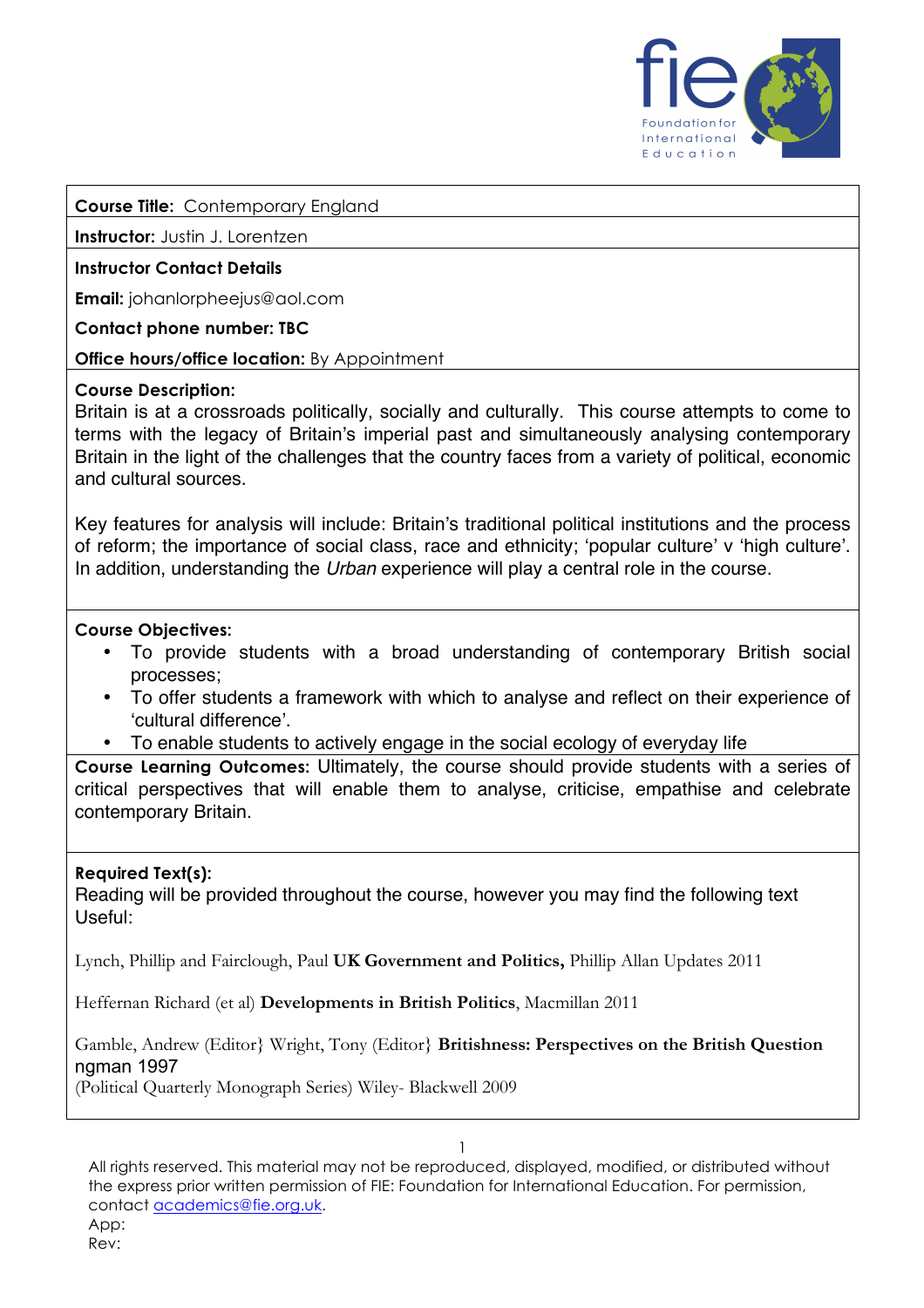Storry, Mike (ed) **British Cultural Identities,** Routledge 2006.

Kingdon, John, Governments and Politics in Britain: An Introduction. Cambridge: Pol Press 2003

Pimlott, Ben, **The Queen: A Biography of Elizabeth II**. London: Harper Collins 1996

Gamble, Andrew (Editor} Wright, Tony (Editor} **Britishness: Perspectives on the British Question** (Political Quarterly Monograph Series) Wiley- Blackwell2009.

Miller, David, **Citizenship and National Identity**. Malden Mass: Polity Press 2000

Smith, Anthony D, **Myths and Memories of Nation**. Oxford/New York: OUP 1999 Kennedy-Pipe, Caroline, **The Origin of the Present Troubles in Northern Ireland**. London/NY: Lo

### **Additional/Recommended Readings:**

Ignatieff, Michael, **Blood and Belonging: Journeys into the New Nationalism**. London: BBC Books 1993

Gilroy, Paul **After Empire**. London: Routledge 2004

Adonis, Andrew & Pollard Stephen, **A Class Act: The Myth of Britain's Classless Society**. London: Penguin 1998

Marwick, Arthur, **Culture in Britain since 1945**. Oxford: Basil Blackwell 1991

Hewison, Robert, **Culture and Consensus: England, Art and Politics since 1940**. London: Methuen 1997

Young, Jock, **The Exclusive Society: Social Exclusion, Crime and Difference in Late Modernity.** London: Sage

**Instructional Methods: Lectures, presentations and seminar style discussion.**

**Week-by-Week Class Plan**:

**Introduction to the British Political System**

# **Class 1**

The role of the Monarchy; 'The Diana Effect'; The Commons; The Lords and Reform.

## **Class 2**

Britain's Unwritten Constitution; The Electoral System and PoliticalParties. Monarchy, Politics and Newspaper Culture.The Question of National Identity

## **Class 3**

The Issue of National Identity; What Does it Mean to be British? Excerpt from the film *Trainspotting* (1996).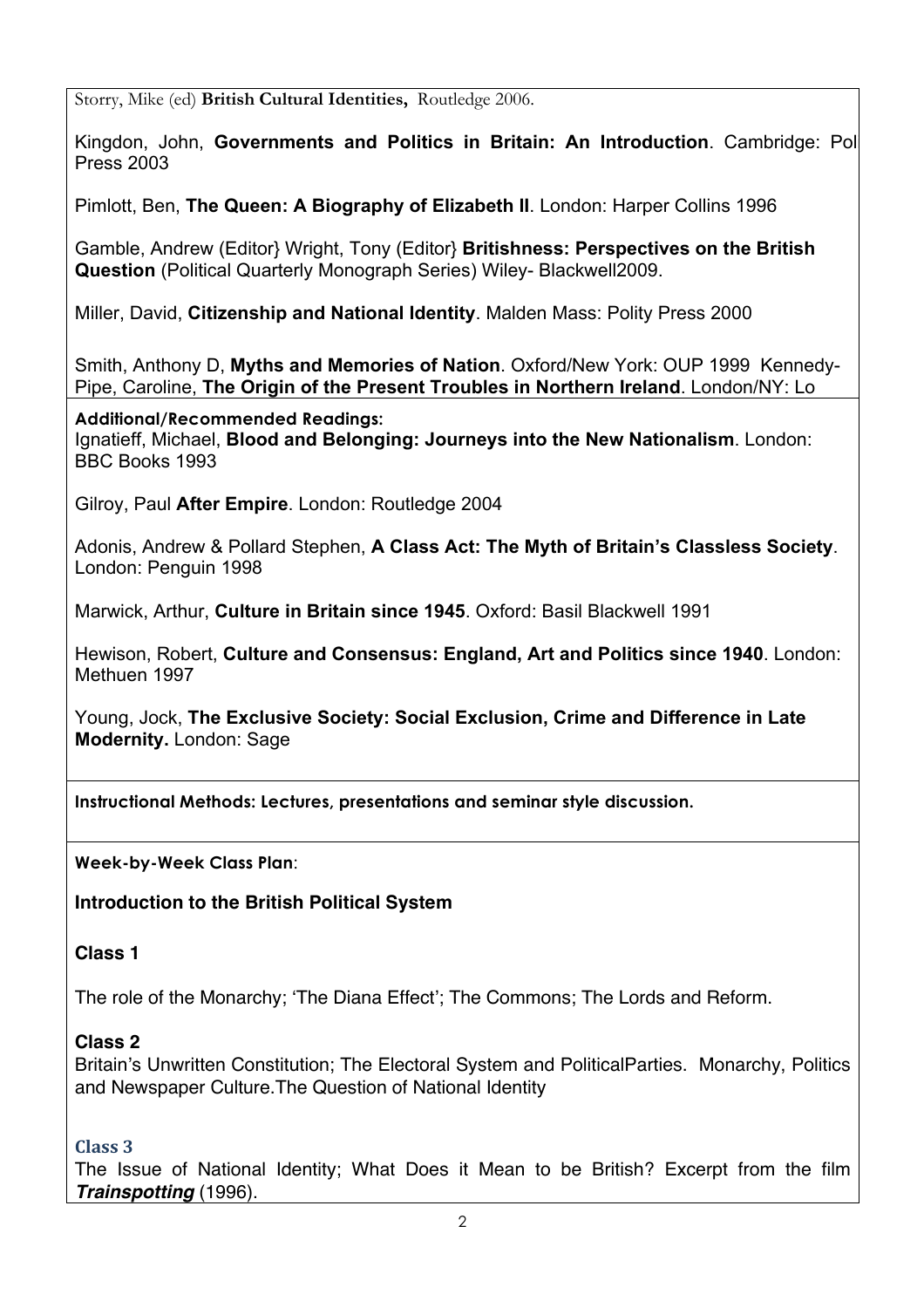# Class<sub>4</sub>

The Different Ways that Identity is Negotiated in Culture and Society. Film Showing: *Hardeep Singh does Race* (Channel 4, 2005)

## **Ireland: Nation or Province?**

## **Class 5**

The History of the 'Troubles' with Reference to Religion and the clash of National Identities.

## Class 6

The Prospects for Peace. Division and Commonality.

## **The Diaspora. Britain and Multi-Culturalism**

## **Class 7**

A (Dis)United Kingdom? The North/South Divide and the 'Celtic Fringe'. Devolution or Independence? The Scottish and Welsh Nationalisms.

# **Class 8**

Post-War Immigration and Multiculturalism; The Diaspora experience.

# **Investigating the City - Contemporary London**

# **Class 9**

Understanding the social ecology of the city. The city as text, and the fluidity of personal identities. A plastic city (Raban)?

# **Class 10**

London and the Mythologies of Transgression. The concept of *Psychogeograhy.* Historical Examination of TWO defining urban myths. The **'Jack the Ripper'** case and the **Kray Twins** as metaphors of East/West social divisions. The continuities of class, criminality and social exclusion, and political corruption. **Occult London.** The past and modern myths**. The Sherlock Holms affect. Heritage or Melancholia Afternoon walking tour of London's East End**

# **Social Class and the Uses of Sub-Culture**

**Class 11**

Historically rooted roles of Class in 'English' Society, the Church, Army, Public Schools. *The Establishment.* Excerpts from *Little Britain* (BBC).

**Class 12** Youth and Popular Culture. Music, Fashion, Sub-culture and Style.

Field Trips to be confirmed.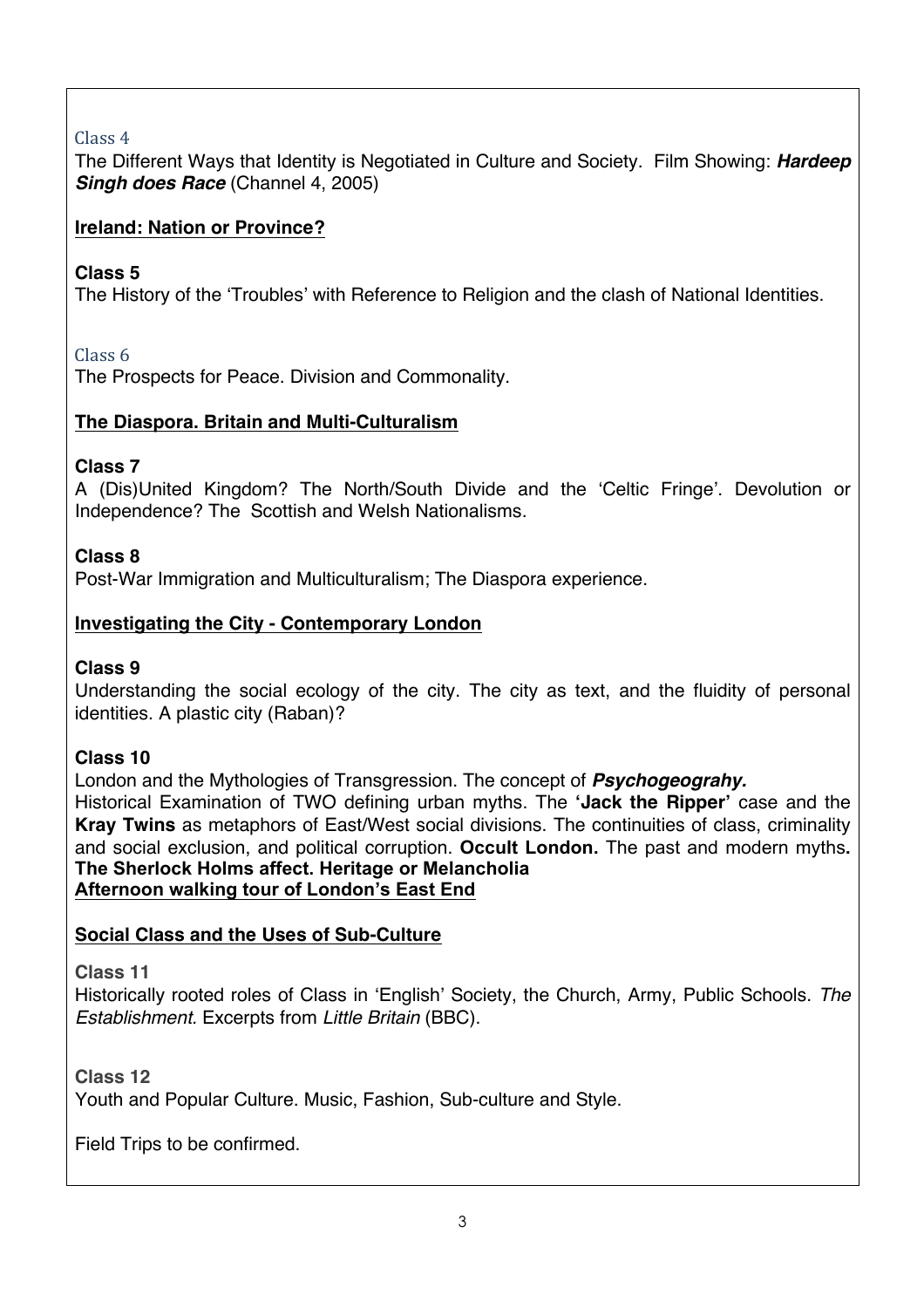### **Assignments and Due Dates:**

Mid-term Paper

**Write a paper (2,000 words) using ONE of the following titles:**

#### **1."The British Constitution is** *unwritten* **and** *unknowable***" (Kingdom)**

Discuss in relation the major sources of the British Constitution paying particular attention to the role of **Convention and Royal Prerogative.**

- **2. Assess the arguments** *for* **and** *against* **the abolition of the monarchy.**
- **3. Critically outline the major features of the British Parliamentary System (Commons, Lords, Monarchy).**

### **Possible Co-curricular Activities and Tentative Dates:**

Trip to Parliament.

### **Assessment Plan:**

- Attendance and Participation: 20%
- •

### **Academic Integrity:**

By enrolling at FIE, you have joined an academic community and you are expected and required to act honestly regarding the work you submit for assessment in your courses. Academic integrity is closely related to the concept of good academic practice.

Any attempts to Cheat; Fabricate; Plagiarise; Collaborate without Authorisation; Participate in Academically Dishonest Activities; and/or Facilitate Academic Dishonesty will be viewed as a breach of this regulation.

Most students do not have any problems understanding the rules and expectations about acting honestly at university. If you have any questions you must talk to your faculty or a member of FIE's Academic Team.

## **FIE Attendance Policy:**

Regular attendance is essential in order to achieve a passing grade in a course. A class constitutes lectures, student presentations, discussions, seminars, field visits, tests, and examinations. In addition, **under UK Border Agency regulations class attendance is mandatory**.

In addition to physical presence in class, a student's class **participation score** is based on the mastery of assigned course readings as reflected in a consistent, valid contribution to class discussions, in-class exercises, and in asking questions that enrich the on-going discourse. Occasional participation will have a negative impact on a student's participation score.

### **Class attendance is formally recorded and incorporated into a student's final grade**.

Attendance is taken at the beginning of each class. Any student arriving late to class by five minutes or more will be marked absent for that session, unless the tardiness is excusable. (Note that commute time from a residence hall/class/placement site is not usually a valid excuse.)

In the event of an anticipated absence, it is the responsibility of the student to contact the faculty member in advance to request approval. Absence from class does not relieve a student of responsibility for assignments. Unexcused absences/assignments will be appropriately reflected in grading. Class absences are deemed excused at the discretion of the faculty member and may require documentation.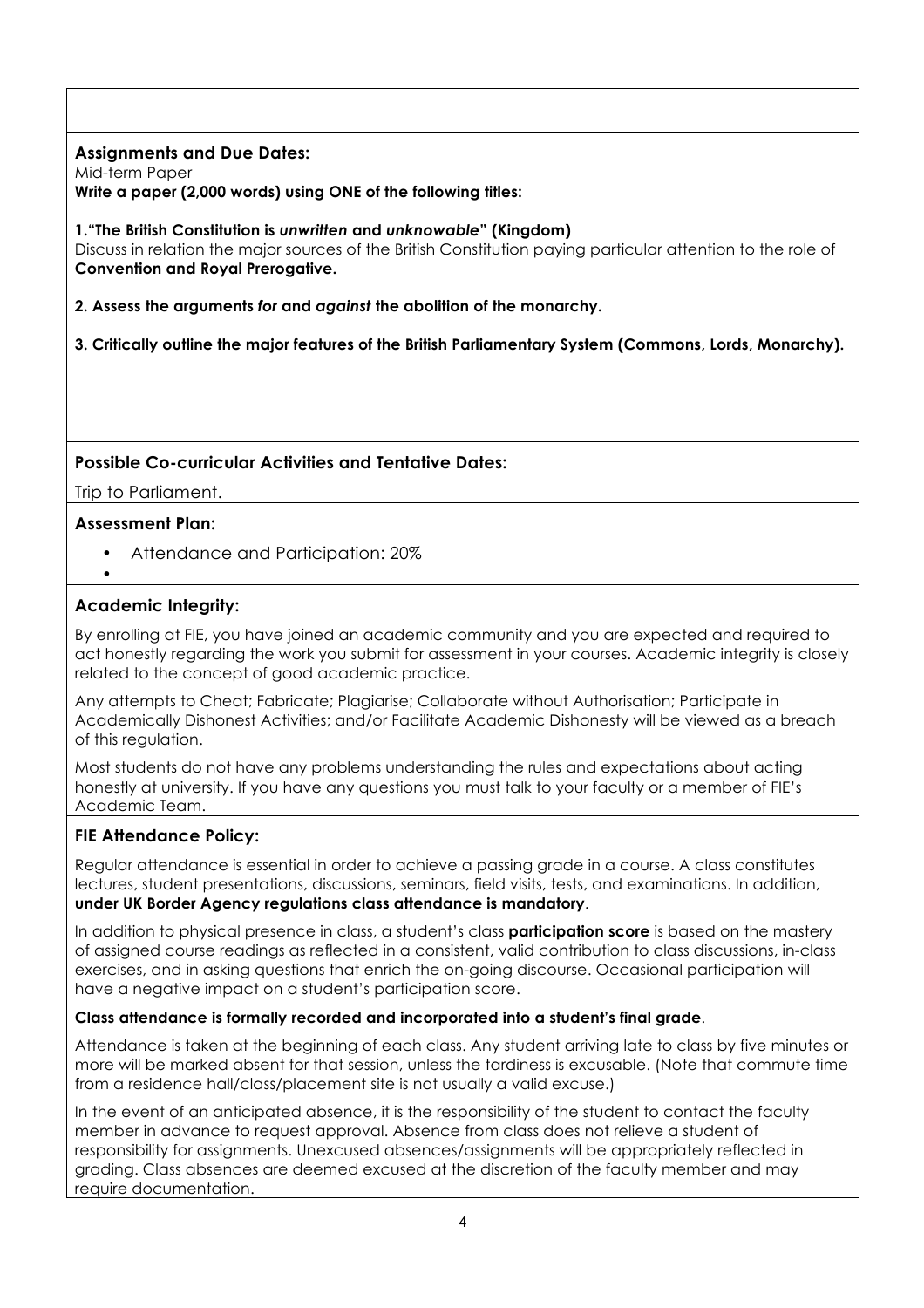An excused absence or an excused reason for being late to class is any documented emergency and/or acute illness or injury directly involving the student. **Unexplained absence is not permitted**.

| Letter<br>Grades | Knowledge &<br>Content                                                                                                                                                                                                                              | Methodology & Structure,<br>Language & Style                                                                                                                                                                                                                                                                                                                                                                        | Understanding,<br><b>Reflection &amp; Critique</b>                                                                                                                                                                               | <b>Integrative thinking</b><br>& demonstration of<br>experiential<br>learning                                                                                                                                                                                                           |
|------------------|-----------------------------------------------------------------------------------------------------------------------------------------------------------------------------------------------------------------------------------------------------|---------------------------------------------------------------------------------------------------------------------------------------------------------------------------------------------------------------------------------------------------------------------------------------------------------------------------------------------------------------------------------------------------------------------|----------------------------------------------------------------------------------------------------------------------------------------------------------------------------------------------------------------------------------|-----------------------------------------------------------------------------------------------------------------------------------------------------------------------------------------------------------------------------------------------------------------------------------------|
| A                | Interesting topic<br>handled with<br>intelligence,<br>originality, and<br>depth; wealth of<br>supporting<br>material, smoothly<br>integrated into the<br>text; tone is evident<br>and maintained<br>throughout; no<br>factual<br>inaccuracies       | Material is unified and well-<br>focused; organization is<br>clear, logical and<br>purposeful throughout the<br>essay; well-chosen<br>examples. Uses<br>sophisticated sentences<br>effectively; usually chooses<br>words aptly; observes<br>conventions of written<br>English and manuscript<br>format; makes few minor or<br>technical errors                                                                      | Well-chosen examples;<br>persuasive reasoning<br>used to develop and<br>support thesis<br>consistently: uses<br>quotations and<br>citations effectively;<br>causal connections<br>between ideas are<br>evident                   | Gives full insight into<br>the nature of an<br>event, experience,<br>or artefact;<br>achieves complete<br>integration of<br>knowledge from<br>diverse disciplines<br>to interpret an issue.<br>Shows clear<br>understanding of<br>cultural impact<br>through<br>appropriate<br>examples |
| B                | Content is above<br>average;<br>worthwhile topic;<br>satisfactory depth<br>of development;<br>supporting details<br>for the thesis and<br>topic sentences<br>are specific,<br>concrete, and<br>plentiful; has only<br>minor factual<br>inaccuracies | Material is unified and well-<br>focused; pattern of<br>organization is clear, logical,<br>and well executed; makes<br>an effort to organize<br>paragraphs topically. Some<br>mechanical difficulties or<br>stylistic problems; may<br>make occasional<br>problematic word choices<br>or awkward syntax errors; a<br>few spelling or punctuation<br>errors or cliché; usually<br>presents quotations<br>effectively | Pursues thesis<br>consistently: develops<br>a main argument with<br>clear major points and<br>appropriate textual<br>evidence and<br>supporting detail;<br>makes an effort to<br>organize paragraphs<br>topically                | Gives some insights<br>into the nature of<br>an event,<br>experience, or<br>artefact; achieves<br>partial integration<br>of knowledge from<br>diverse disciplines<br>to interpret an issue;<br>some<br>understanding of<br>cultural impact<br>through<br>appropriate<br>examples        |
| $\mathbf C$      | Worthwhile topic;<br>supporting material<br>for thesis and topic<br>sentences is<br>general and<br>abstract rather<br>than specific and<br>concrete; most<br>information is<br>correct                                                              | Organization is clear,<br>logical, and coherent; some<br>ideas unsupported; fails to<br>integrate quotations<br>appropriately. More<br>frequent wordiness; several<br>unclear or awkward<br>sentences; imprecise use of<br>words or over-reliance on<br>passive voice; one or two<br>major grammatical errors                                                                                                       | Only partially develops<br>the argument; shallow<br>analysis; some ideas<br>and generalizations<br>undeveloped or<br>unsupported; makes<br>limited use of textual<br>evidence; fails to<br>integrate quotations<br>appropriately | Able to explain to a<br>limited extent, the<br>quality of a<br>performance,<br>event, or artefact;<br>gives few insights<br>into event,<br>experience;<br>discusses few<br>qualities of an<br>experience; a<br>limited<br>understanding of<br>cultural impact with<br>few examples      |
| D                | Trivial subject; very<br>few supporting<br>details for the thesis<br>and topic<br>sentences; has<br>some correct &<br>incorrect<br>information                                                                                                      | Not logically organized;<br>digresses from one topic to<br>another; no clear<br>organizational pattern.<br>Some major grammatical or<br>proofreading errors<br>(subject-verb agreement;<br>sentence fragments);                                                                                                                                                                                                     | Frequently only<br>narrates; digresses from<br>one topic to another<br>without developing<br>ideas or terms; makes<br>insufficient or awkward<br>use of textual evidence                                                         | Little integration of<br>experience and<br>narrative; limited<br>insight of issues and<br>insufficient<br>understanding of<br>cultural impact                                                                                                                                           |